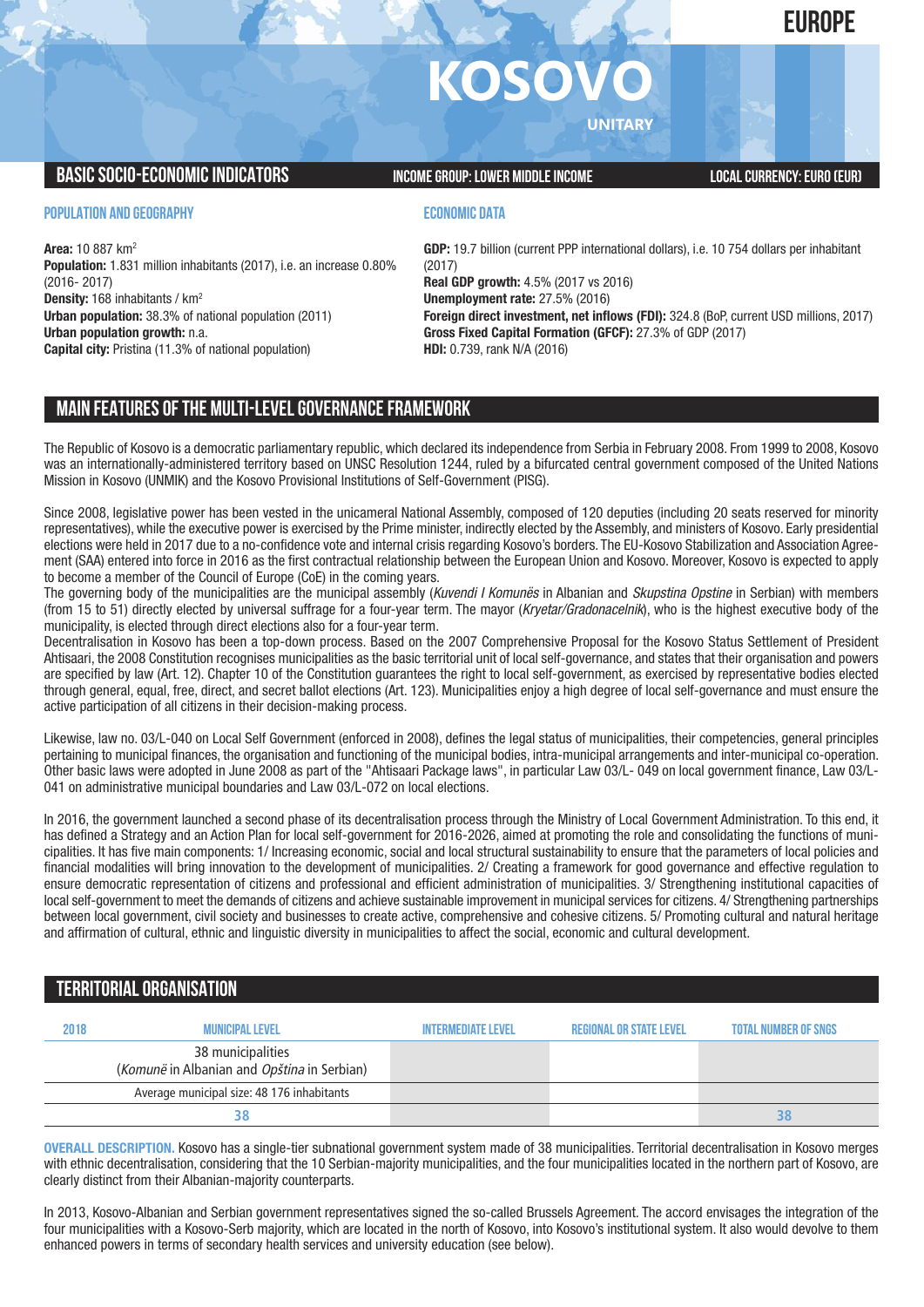Municipalities are large by international standards (more than 48 000 inhabitants on average, with a median size of 39 000 inhabitants, vs 9 700 inhabitants on average in the OECD and 5 900 in the EU). Three-quarters of municipalities have more than 10 000 inhabitants. The Capital city, Pristina, which has around 208 000 inhabitants in 2017, is followed by Prizren (190 000 inhabitants) and three cities with between 95 000 and 101 000 inhabitants (*Gjakovë, Pejë and Ferizajof*). A separate law for the Capital City of Pristina was approved in 2018 with budgetary effects starting in 2019.

Municipalities are subdivided into settlements (villages and urban areas) to ensure that services are offered to all citizens on a local basis.With the approval of the municipality, villages and urban areas, alone or in co-operation, may carry out some tasks that are within the responsibilities and powers of the municipality. Each municipality regulates the division of its sub-localities. In 2016, there were 1 469 settlements in Kosovo (villages / *fshat* in Albanian and *selo* in Serbian).

In 2001, the Assembly of the Republic adopted a law to regulate inter-municipal co-operation amongst municipalities of Republic of Kosovo.The law enables them to develop inter-municipal co-operation structures on matters of mutual interest in the delivery of their competences.The law defines several forms of co-operation such as joint working bodies, joint administrative bodies, joint public institutions, joint public enterprises and joint public-private partnerships. It also indicates that the government can encourage and support financially such inter-municipal co-operation through financial and administrative incentives. However, little intermunicipal co-operation has been initiated between municipalities.

#### **SUBNATIONALGOVERNMENT RESPONSIBILITIES**

The Law on Self-Local Government (2008) transferred significant functions to local governments, primarily in the social sector, divided into three types: own competences, delegated powers and enhanced powers. Own competencies are granted by law as sectors for which local governments have full power, such as local economic development, education and health, tourism, cultural and leisure activities. Municipalities draw up their own Development Plans, which set budget priorities.

Delegated competencies are mainly performed by municipalities on behalf of the central level, such as distribution of social assistance and administrative duties. Enhanced (or extended) competencies are entrusted to certain municipalities with a Serbian majority in the areas of health, education and cultural affairs. These competencies also enable constituents, for instance, to select local police station commanders (in an example of an 'asymmetric decentralisation' of sorts). Some municipalities in Kosovo also deliver certain services through local public enterprises (e.g., local economic development).

However, the basic legislation on the functioning and the transfer of competencies from the central to the local level in Kosovo has not been fully implemented yet. New laws affecting the powers of municipalities are still being adopted. Lack of capacity and inter-institutional co-ordination, intercommunity tensions and the insufficient involvement of citizens undermine the efficiency of municipalities to deliver the services they are in charge of.

#### **Main responsibilitysectors and sub-sectors**

|                                    | <b>MUNICIPAL LEVEL</b>                                                                                                                                                                                                                                                                                                                                          |
|------------------------------------|-----------------------------------------------------------------------------------------------------------------------------------------------------------------------------------------------------------------------------------------------------------------------------------------------------------------------------------------------------------------|
| 1. General public services         | Delegated: Cadastral records; Civil registry; Voter registration; Business registration and licensing.<br>Own: Municipal general administration; Licensing of local services and facilities; Promotion and protection of human rights                                                                                                                           |
| 2. Public order and safety         | Own: Local emergency response; Enforcement of civil protection; Fire-fighting                                                                                                                                                                                                                                                                                   |
| 3. Economic affairs/transports     | Own: Local economic development; Tourism; Local roads; Local public transportation                                                                                                                                                                                                                                                                              |
| 4. Environmental protection        | Delegated: Forestry protection<br>Own: Local environmental protection; Provision and maintenance of public parks and spaces;<br>Sewerage and drainage; Waste management                                                                                                                                                                                         |
| 5. Housing and community amenities | Own: Urban and rural planning; Land use and development; Implementation of building regulations<br>and building control standards; Water supply; Local heating schemes; Public housing                                                                                                                                                                          |
| 6. Health                          | Own: public health; Public primary health care. Expanded: Secondary health care                                                                                                                                                                                                                                                                                 |
| 7. Recreation, culture & religion  | Own and expanded: Culture and leisure. Own: Sports                                                                                                                                                                                                                                                                                                              |
| 8. Education                       | Own: Provision of public pre-primary, primary and secondary education, including registration and licensing of educational<br>institutions, recruitment, payment of salaries and training of educators and administrators. Expanded: higher education                                                                                                           |
| 9. Social protection               | Own: Provision of family and other social welfare services, such as care for the vulnerable, foster care, child care, elderly care,<br>including registration and licensing of these care centres, recruitment, payment of salaries and training of social welfare<br>professionals. Delegated: Distribution of social assistance payments (excluding pensions) |

#### **SUBNATIONAL GOVERNMENT FINANCE**

| <b>Scope of fiscal data: all municipalities.</b> | Other | Availability of fiscal data:<br><b>Medium</b><br>. | Quality/reliability of fiscal data:<br><b>Medium</b> |
|--------------------------------------------------|-------|----------------------------------------------------|------------------------------------------------------|
|--------------------------------------------------|-------|----------------------------------------------------|------------------------------------------------------|

**GENERAL INTRODUCTION.** Since 2006, Kosovo has been transitioning from having the least decentralised system in South-East Europe to one of the most decentralised, along with Macedonia. However,while local governments in Kosovo are devolved a large array of competences, their autonomy is limited in terms of financial resources and capacities. The Constitution recognises the need to specify the financial resources available to municipalities in Kosovo, including municipal own-source revenues, grants, and other sources of finance. In addition, law no. 03/L-048 on Public Financial Management and Accountability (last amended in 2013) describes a wide range of procedures, in the area of finance, to be followed by municipalities (e.g. how to draft and pass municipal budgets).

On this basis, the 2008 Law on Local Government Financing (LGF) sets the general principles regarding fiscal decentralisation. Article 2 defines "Municipal Financial Autonomy" whereby municipalities in Kosovo shall be entitled to adequate financial resources of their own, that they are free to use as they see fit in the delivery of the municipal services that are part of their remit. It also states that the municipality has the right and authority to autonomously regulate and manage financial resources that are generate from own-source revenues or provided under a general grant.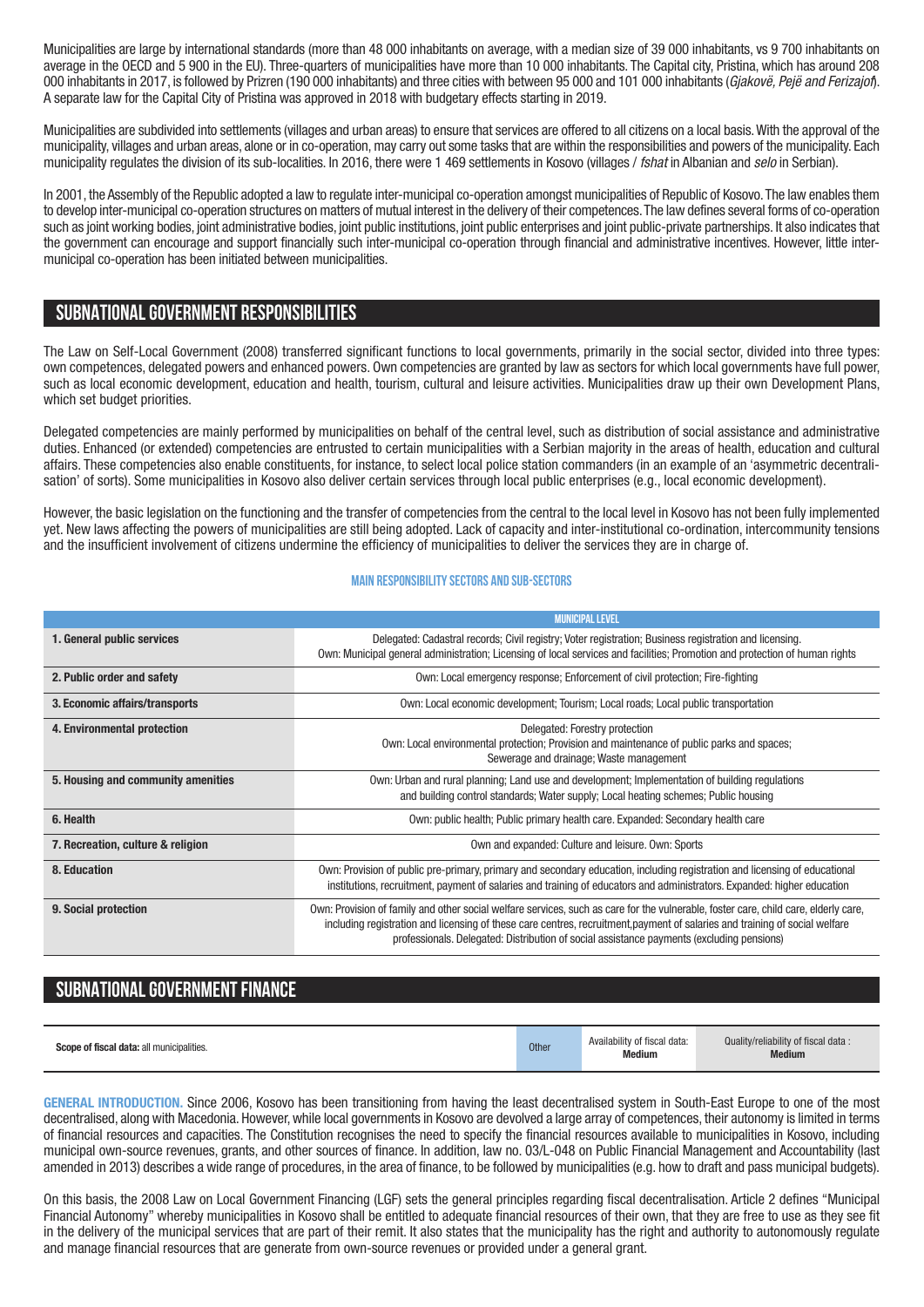

## **KOSOV UNITARY**

#### **SUBNATIONAL GOVERNMENT EXPENDITURE BY ECONOMIC CLASSIFICATION**

| 2016                            | <b>DOLLARS PPP / INH.</b> | % GDP   | % SNG EXPENDITURE | % GENERAL GOVERNMENT EXPENDITURE<br><b>(SAME EXPENDITURE CATEGORY)</b> |  |
|---------------------------------|---------------------------|---------|-------------------|------------------------------------------------------------------------|--|
| <b>Total expenditure</b>        | 683                       | 6.7%    | 100%              |                                                                        |  |
| Inc. current expenditure        | 509                       | 5.0%    | 74.5%             | Total expenditure<br>23.9%                                             |  |
| Staff expenditure               | 414                       | 4.1%    | 60.6%             |                                                                        |  |
| Intermediate consumption        | 65                        | 0.6%    | 9.5%              | 45.3%                                                                  |  |
| Social expenditure              | 0                         | $0.0\%$ | 0.0%              | Staff expenditure                                                      |  |
| Subsidies and current transfers | 15                        | 0.1%    | 2.2%              |                                                                        |  |
| Financial charges               |                           | $0.0\%$ | 0.0%              | 0.0%<br>Social benefits                                                |  |
| <b>Others</b>                   | 15                        | 0.2%    | 2.2%              |                                                                        |  |
| Incl. capital expenditure       | 174                       | 1.7%    | 25.5%             | 26.7%<br>Direct investment                                             |  |
| Capital transfers               | 0                         | $0.0\%$ | 0.0%              |                                                                        |  |
| Direct investment (or GFCF)     | 174                       | 1.7%    | 25.5%             | 40%<br>50%<br>30%<br>10%                                               |  |

**EXPENDITURE**. Despite large transfers of responsibilities in key areas, the share of subnational expenditure in GDP and public expenditure is relatively low. in particular compared to the EU average (15.5% of GDP in 2016 and 33.4% of public expenditure in 2016). The weight of staff spending is particularly significant, resulting from the fact that municipalities are responsible for teachers' salaries. In 2013, Pristina was the only municipality to allocate the lion's share of its budget to capital expenditure.

**DIRECT INVESTMENT.** Total public investment in Kosovo has dropped in 2014–2015 to 7% of the GDP. Yet, the share of local investments in the total public investment has increased from 22% in 2009, and after a historic high of 28% in 2015, it decreased to 26.7% in 2016. In 2016, local governments in Kosovo devoted 25.5% of their total expenditures to investment. Before 2015, around half of local investment was dedicated to general public services. However, in 2016, this represented only 9% of local investments, whereas investments related to economic affairs (roads and transport infrastructure) represented 57% and those related to housing and community amenities (basic local government services) 17%.

#### **SUBNATIONALGOVERNMENTEXPENDITURE BYFUNCTIONALCLASSIFICATION – COFOG**

Local governments in Kosovo are primarily responsible for the financing of all pre–university schooling, which accounts for 60% (max.) of their total spending. Their second main area of spending is health (16%), mostly in primary and secondary healthcare, followed by general public services. However, local spending on education and healthcare remain controlled, in large part, by the central government. Compared to other countries in South-East Europe and the EU, SNGs play a smaller role in housing and community amenities.



#### **SUBNATIONALGOVERNMENT REVENUE BYCATEGORY**

| 2016                 | <b>DOLLARS</b><br>PPP / INH. | % GDP   | % GENERAL GOVERMENT REVENUE<br>(SAME REVENUE CATEGORY) |     | % SNG REVENUE  |                         |                            |                    |                   |
|----------------------|------------------------------|---------|--------------------------------------------------------|-----|----------------|-------------------------|----------------------------|--------------------|-------------------|
| <b>Total revenue</b> | 766                          | 7.5%    | 28.1%                                                  | 80% |                | 74.8%                   |                            |                    |                   |
| Tax revenue          | 151                          | 1.5%    | 6.0%                                                   | 60% |                |                         |                            |                    |                   |
| Grants and subsidies | 573                          | 5.6%    |                                                        |     |                |                         |                            |                    |                   |
| Tariffs and fees     | 42                           | 0.4%    |                                                        | 40% | 19.8%          |                         |                            |                    |                   |
| Property income      |                              | $0.0\%$ |                                                        | 20% |                |                         | 5.5%                       |                    |                   |
| Other revenues       | 0                            | $0.0\%$ |                                                        | 0%  |                |                         |                            | 0.0%               | 0.0%              |
|                      |                              |         |                                                        |     | Tax<br>revenue | Grants and<br>subsidies | <b>Tariffs</b><br>and fees | Property<br>income | Other<br>Revenues |

**OVERALL DESCRIPTION.** Despite a small public sector, Kosovo has the smallest total public revenue as a percentage of GDP within South-East Europe. The local share of total public revenues in Kosovo is below the EU average of 34.8% in 2016. The share of local finances in GDP between 2010 and 2016 was stable at around 7%. According to Article 7.1 of the LGF Law, the budget resources of municipalities consist of own source revenues, the operating grant,